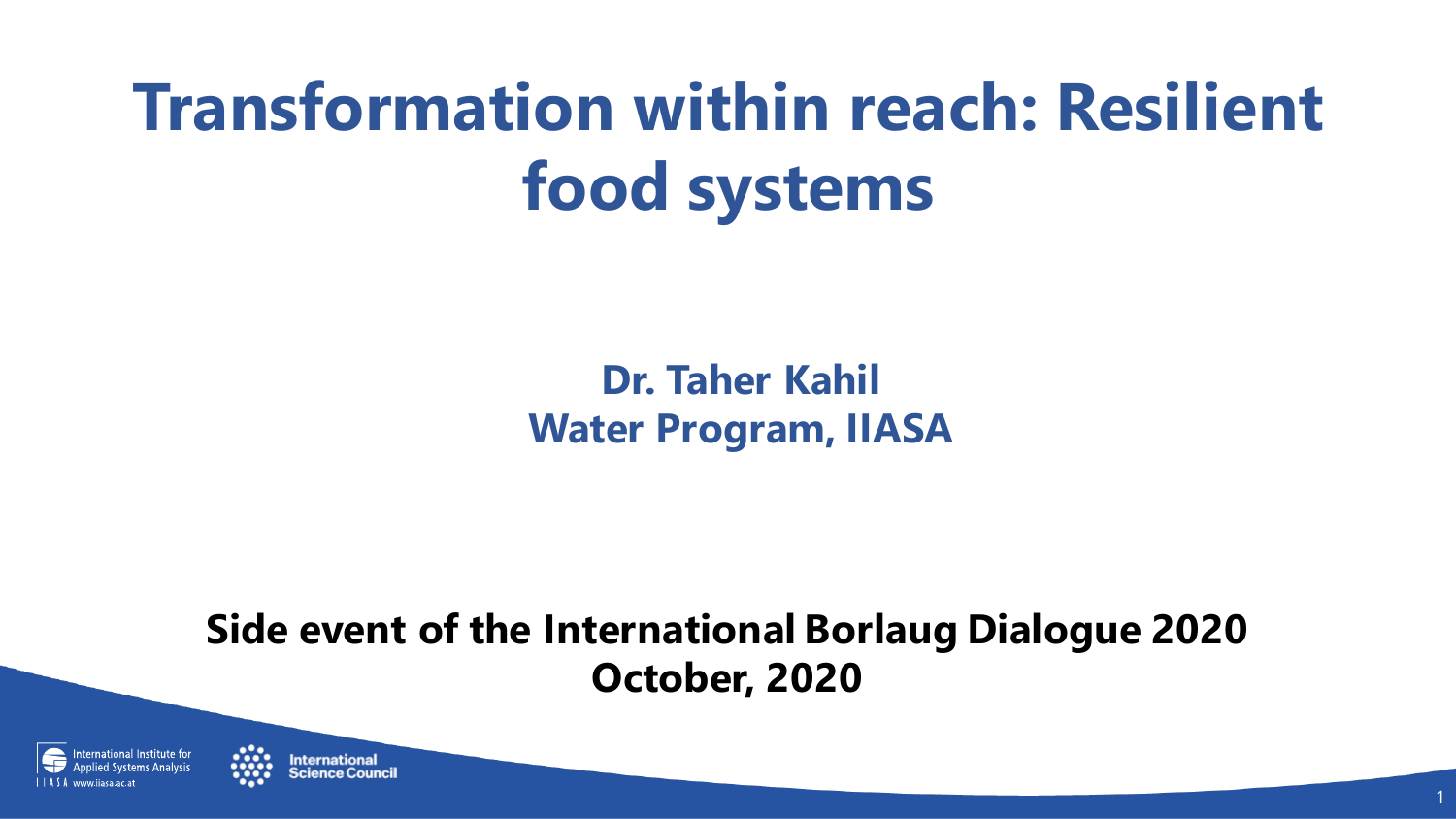#### **Global water withdrawals increased significantly in the last century**

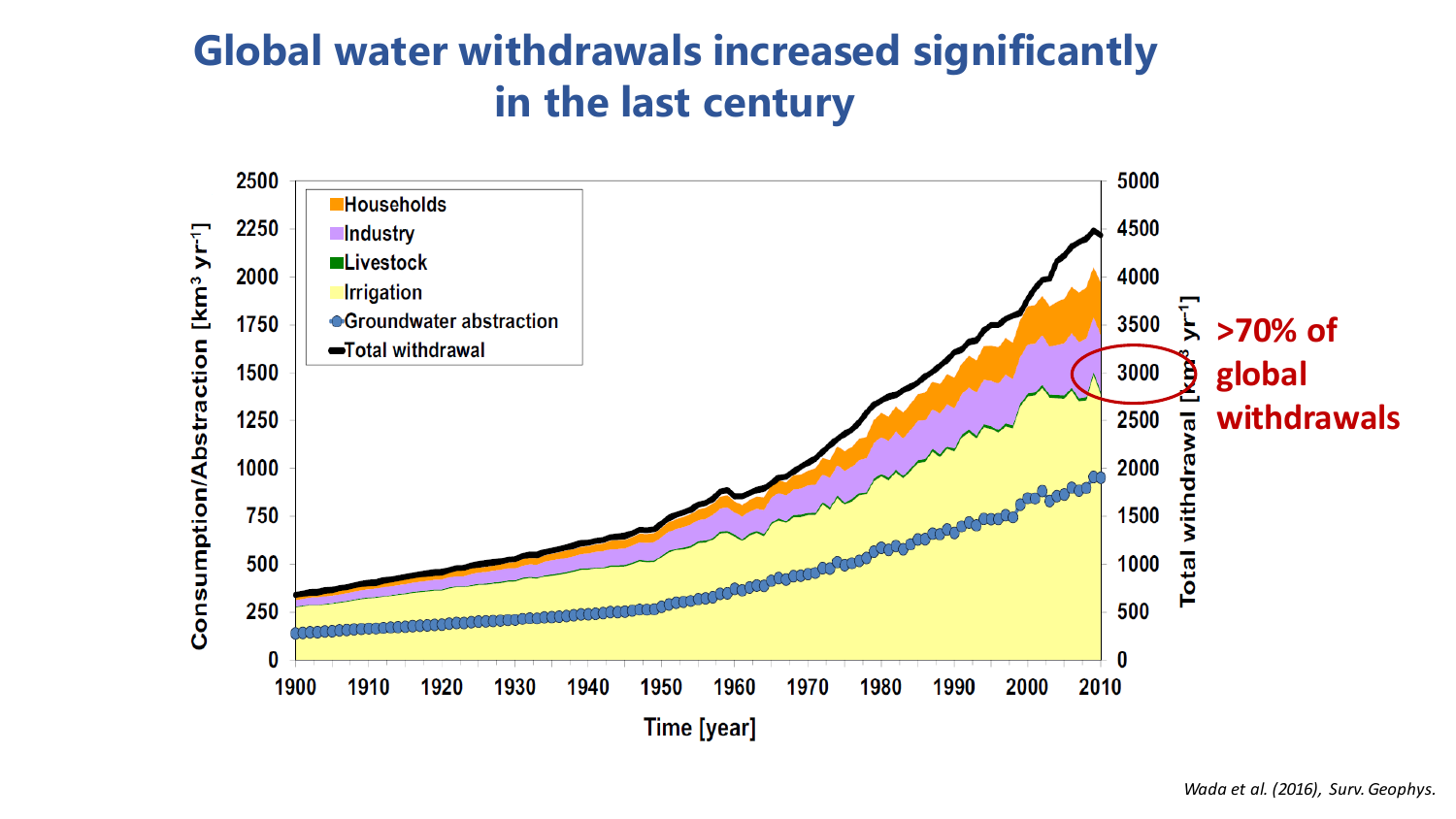#### **Water scarcity (imbalance between demand and supply): a widespread problem in many regions around the world**



**Water scarcity could reduce GDP growth rates by 6% by 2050 (World Bank, 2016)**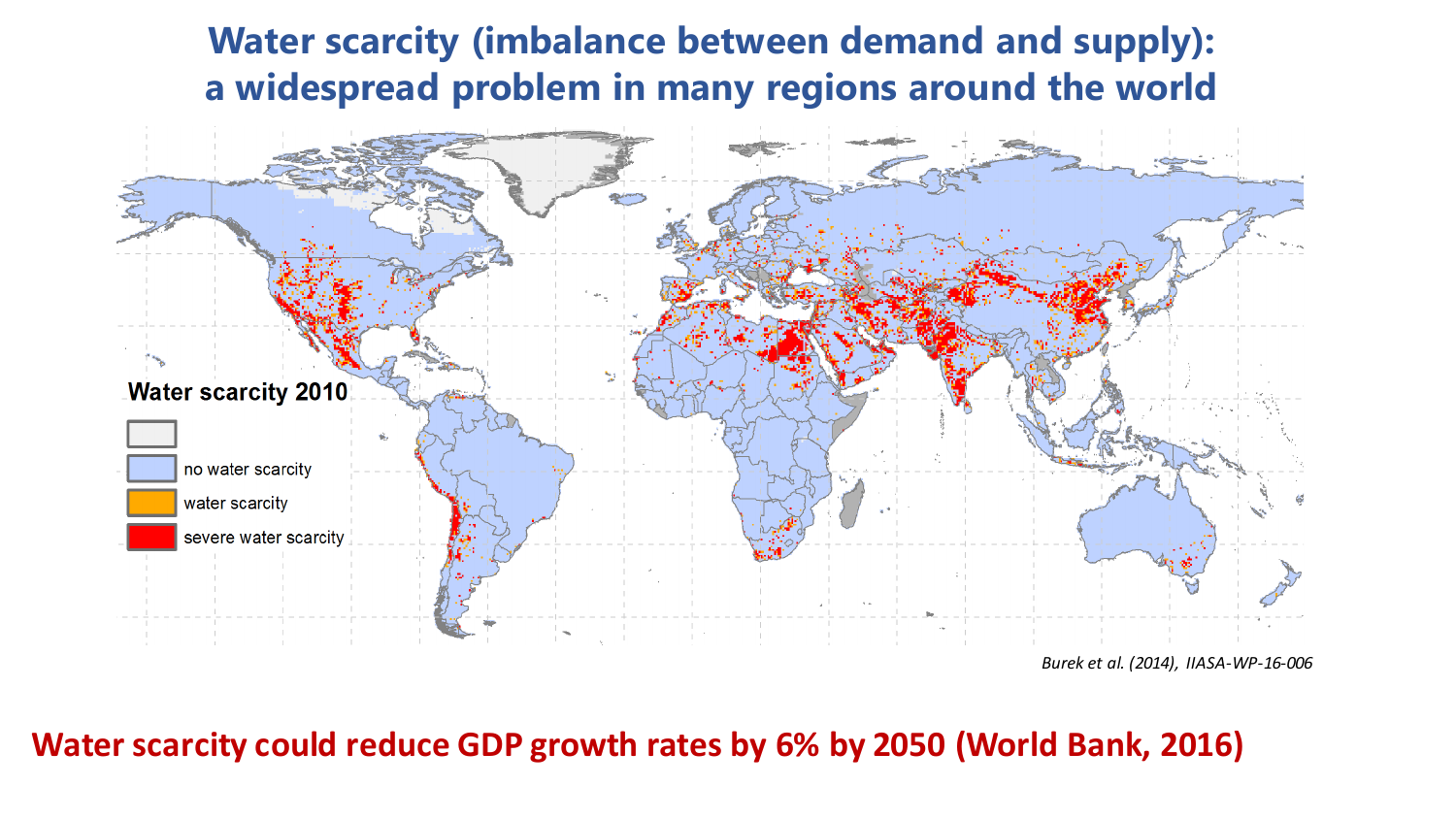#### **Water demand is projected to further increase in the coming decades driven by population and income growth**



**intensifying** 

*Burek et al. (2014), IIASA-WP-16-006*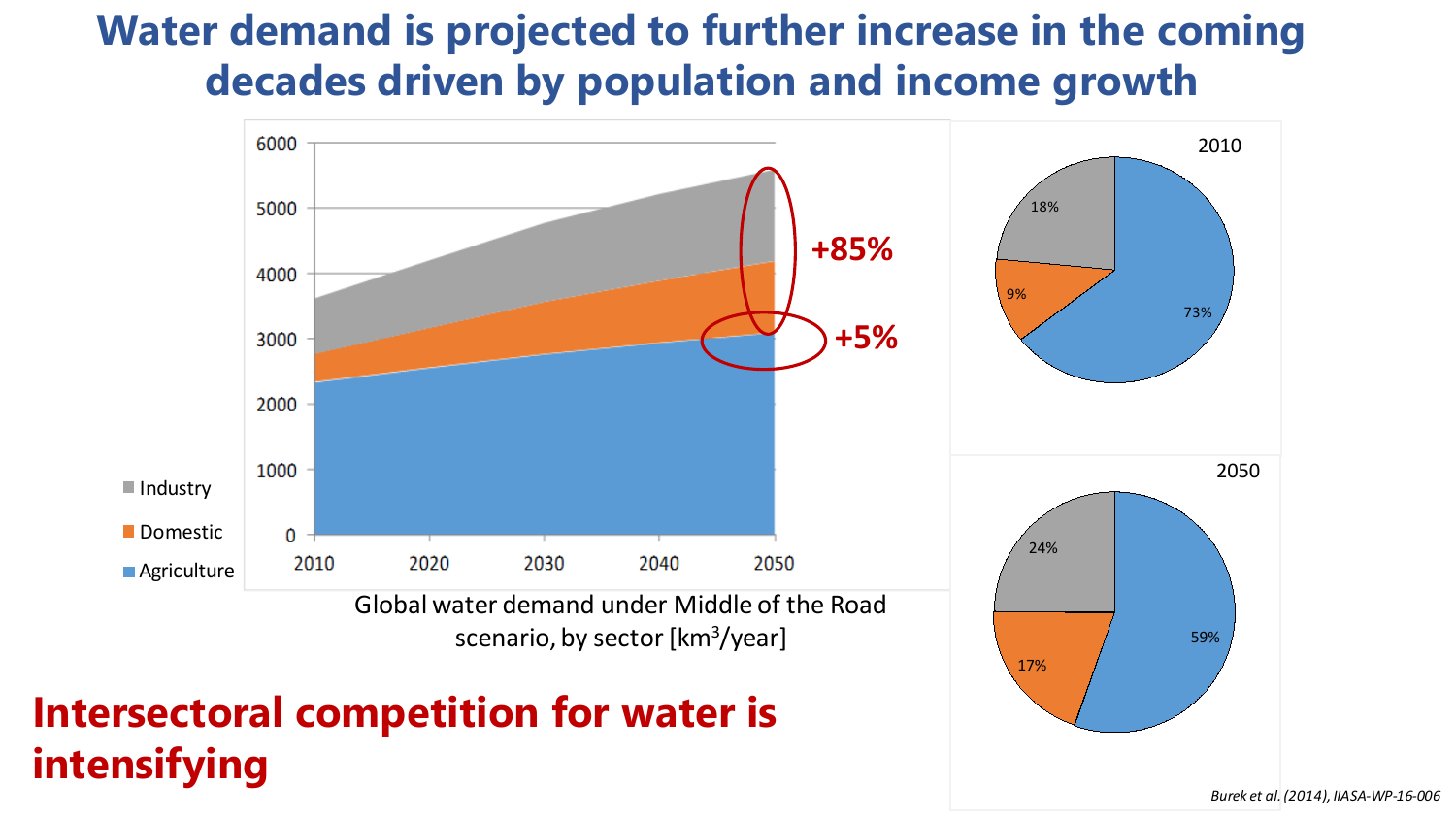### **Reducing water scarcity is possible by 2050**



**We present six interventions, or water-stress wedges, that collectively lead to a reduction in the population affected by water stress by 2050, despite an increasing population.** 

- **- Water productivity – crop per drop (0.5%/yr, 20% by 2050)**
- **- Irrigation efficiency –decrease losses (1%/yr, 40% by 2050)**
- **- Water use intensity – industry and domestic (0.5%/yr, 20% by 2050)**
- **- Population (limit population growth by 0.5 billion, to 8.5 billion by 2050)**

**- Reservoir storage (additional 600 km3 by 2050)**

**- Non-conventional water (x50 capacity)** *Wada et al. (2014), Nature Geoscience*

**Soft path vs. Hard path**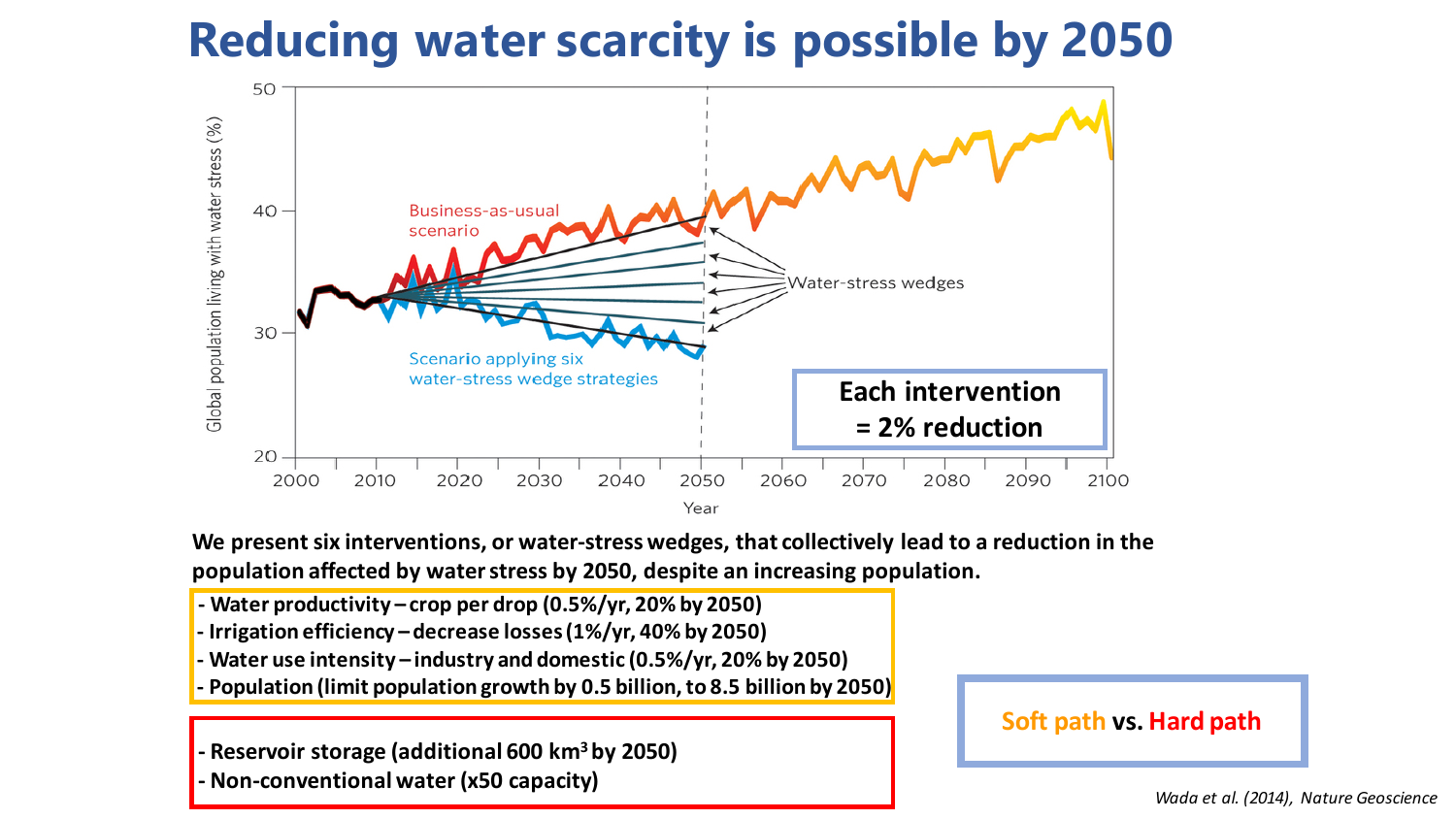### **Seven strategic interventions for keeping the food system within water sustainability limits**

**1/ Improving water management in rainfed lands** 

**2/ Sustainable agricultural intensification**

**3/ Sourcing water for irrigated agriculture from nature-based and non-conventional sources**

**4/ Increasing water use efficiency in irrigation**

**5/ Reducing food loss and waste** 

Farmer and consumer level

**6/ Adopting sustainable diets**

**7/ Virtual water trade**

Government level

Consumer level

Furrow-enhanced rainwater harvesting, Syria





Wastewater treatment

Farmer level